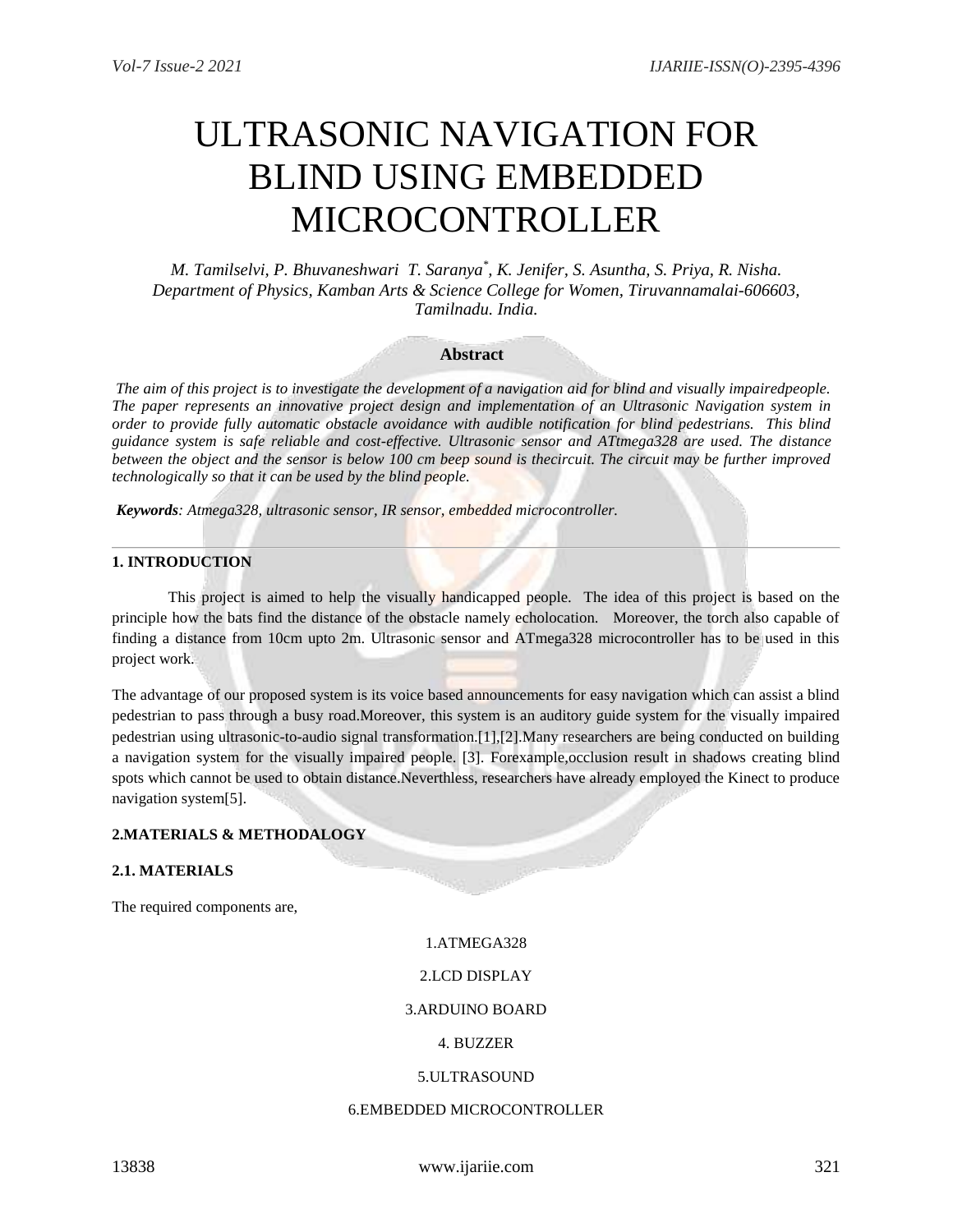# 7.ULTRASONIC SENSOR

## **3.METHODALOGY**

## **3.1. ULTRASOUND PRINCIPLES**

 The sonar system is based on two ultrasonic sensors mounted together. One emits an ultrasonic wave while the other measures the echo. By differentiation of the input and output signals, the computes the distance to the nearest obstacle.The focus is to overcome the limitations of vision algorithms in detecting and matching features subject to geometric and photometric transformations[4].

Sound is a mechanical vibration transmitted by an elastic medium he ranges of frequencies that humans can hear are approximately between 20HZ and 20,000HZ as show in fig [1]. This range is by definition the audible spectrum and varies by individual and generally reduces with range. Sound above 20,000HZ is known as ultrasound, and sound below 20 HZas infrasound

The obstacle detection part of the system contains two ultrasonic transmitters-receivers and two vibrators. It uses a 40KHz ultrasonic signal to acquire information and can detect the presence of any obstacle within the specified measurement range of approximately 0.03to6m.



Fig.1 Bats use Ultrasonic Echolocation to find their prey

## **3.2. PRINCIPLE OF OPERATION**



Fig.2Formation of Ultrasonic waves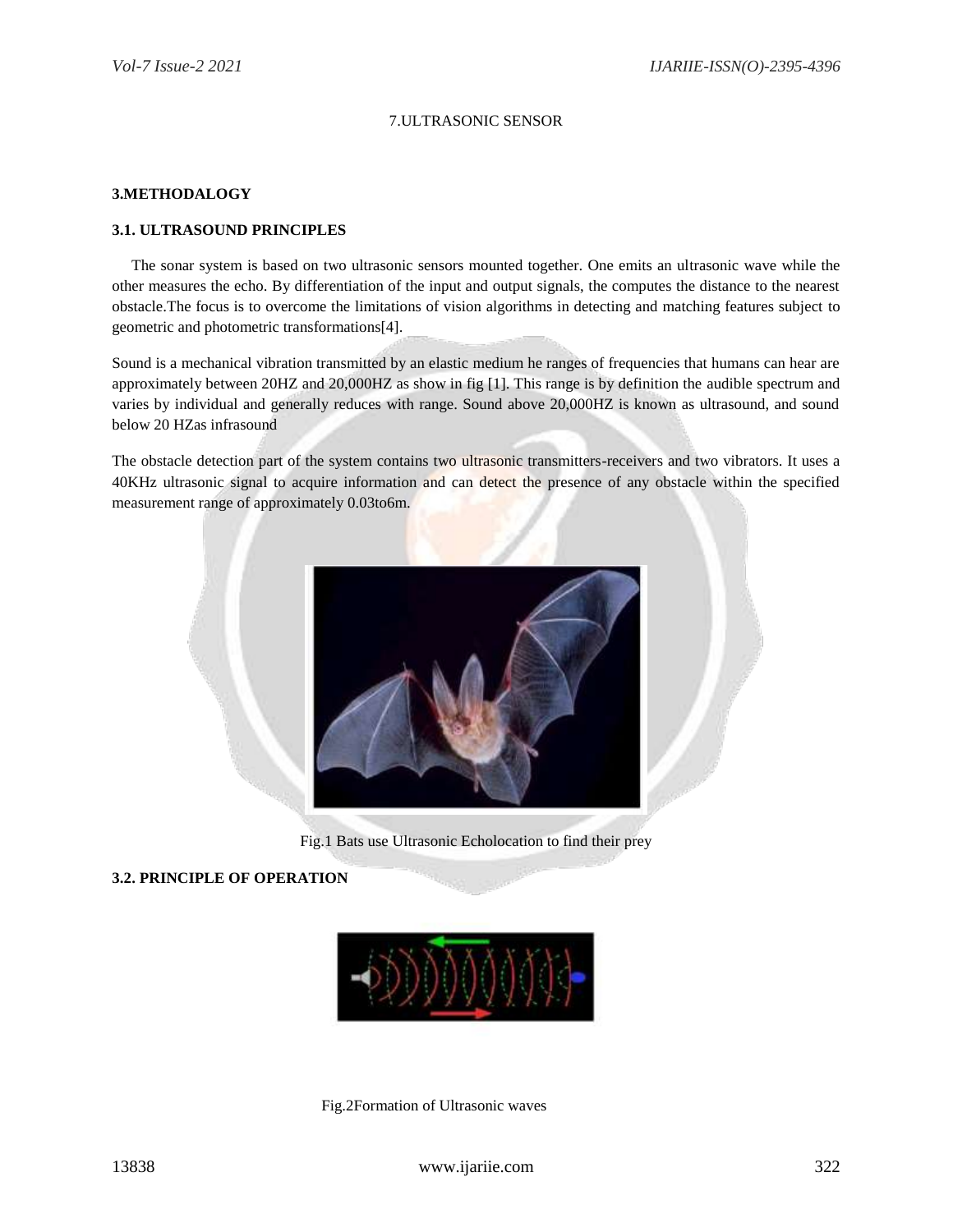# **3.3. EMBEDDED MICROCONTROLLER**

An Embedded processor is a processor that is used in an embedded system. These processors are usually smaller, use a surface mount form factor and consume less power. Microcontrollers have more peripherals on the chip. In essence an embedded processor is a chip used in a system which is not a general-purpose workstation laptop or desktop computer.

 An embedded system is a special purpose is used to perform one or few dedicative functions. Embedded system is made to perform few tasks only after implementation you cannot use them for another system as shown in fig [3].

Eg. Camera, kitchen applicants, cell phone, etc.

 But a microprocessor cannot do all the functions of a computer system on its own and needsanother circuit to support it like I/O devices, RAM, ROM, ADC, DMA Controllers, Timer[6].



Fig. 3 Embedded Microcontroller

# **3.4. TYPES OF EMBEDDED PROCESSORS**

 There are many different kinds of programmable embedded processors and at Future Electronics we stock many of the most common types categorized by Clock Frequency, RAM size, data Bus Width, packaging type, MMAC/MIPS/FLOPS and I/O voltage. The most common sizes for RAM are 4KB, 8KB, 32KB and 64KB. We also carry embedded processors with RAM sizes up to 128 KB. We also carry embedded processors with RAM sizes up to 128KB. Cache memory size can range rom 32B to 320KB with the most common sizes being 32KB and 64KB as shown in fig [3].

## **3.5. ULTRASONIC SENSOR**



Fig. 4 Working of Ultrasonic sensors

An ultrasonic transducer is a device that converts energy in to ultrasound, or sound waves above the normal range of human hearing as shown in fig [4]. Ultrasonic sensors generate high frequency sound waves of 4HMz and evaluate the echo which is received back by the sensor. Sensors calculate the time interval between sending the signal and receiving the echo to determine the distance to an object.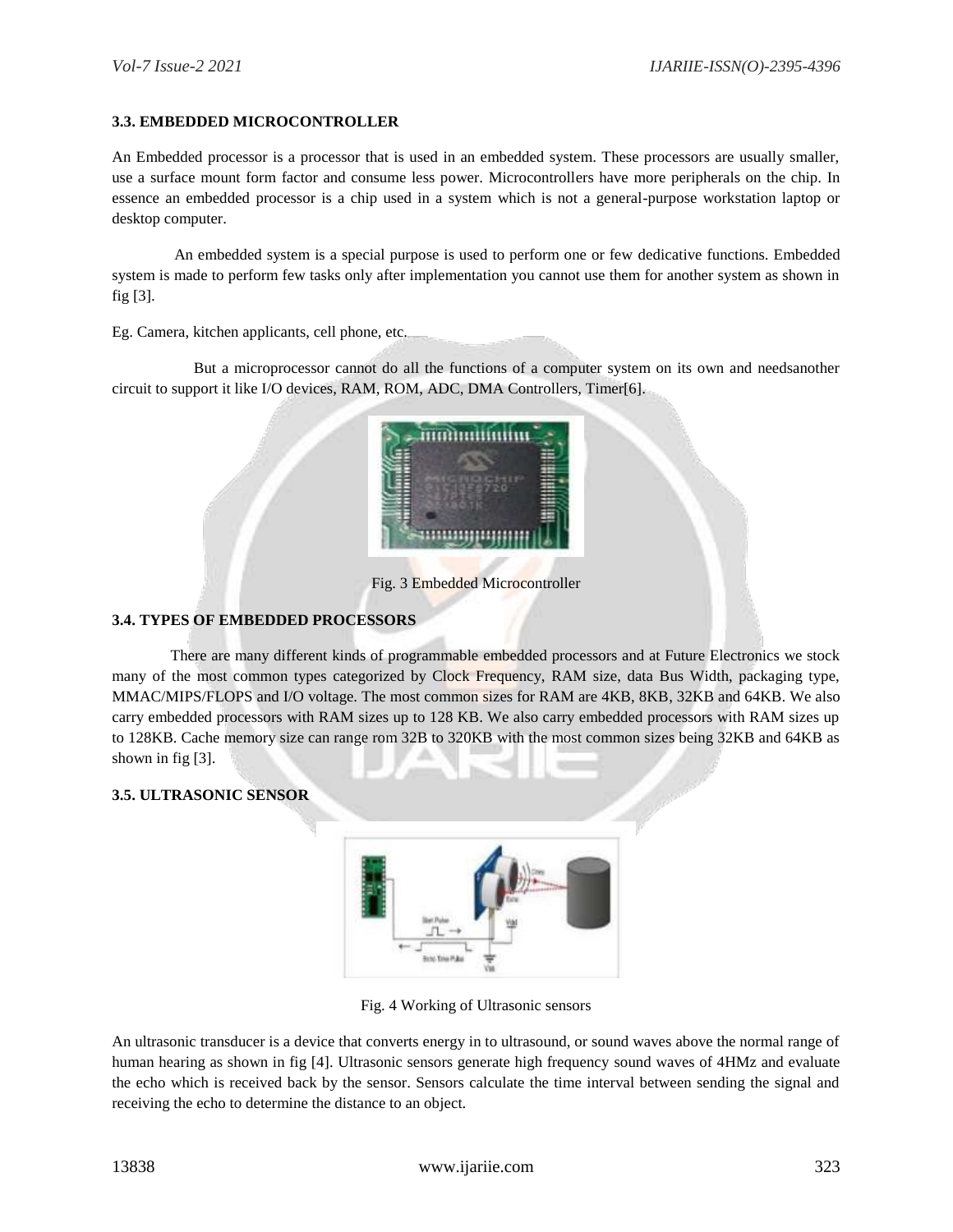The sensor emits a short 40KHz (ultrasonic) burst. This Travels through the air at about 330 mt/s, hits an object and then bounces back to the sensor as shown in fig [5]. The ultrasonic sensor provides an output pulse to the host that will terminate when the echo is detected; hence the width of this pulse corresponds to twicethe distance to the target. The time difference between the transmission of the ultrasonic wave and the reception of the reflected wave is proportional to the count N stored in the counter.Use of ultrasonic sensors, GPS & GSM technology to implement alert & tracking system for Blind Man.[6]

## **Distance=(speed)x(time/2); speed=29.6cm per msec**

## **Distance= 29.6cm per ms x t msec=S cm**

(L.C 1 inch= 2.5 cm)



Fig. 5 Ultrasonic sensor

#### **3.6. Ultrasonic construction**

There are four basic components of an ultrasonic proximity sensor:

 Transducer/receiver ❖ Comparator Detector circuit Solid-state output

 Ultrasonic Transducer work on a principle which evaluate attributes of a target by interpreting the echos from radio or sound waves respectively. Ultrasonic sensor generates high frequency sound waves and evaluate the echo which is received back by the sensor. This circuit maybe further improved technologically so that it can beused by the blind people.Visual SLAM and related system have also been developed using matching of local image features.[7].

Sensors calculate the time interval between sending the signal and receiving the echo to determine the distance to an object. Ultrasonic transducers are divided into three broad categories: transmitters, receivers and transceivers. Transmitters convert electrical signals, and transceivers and receive ultrasound.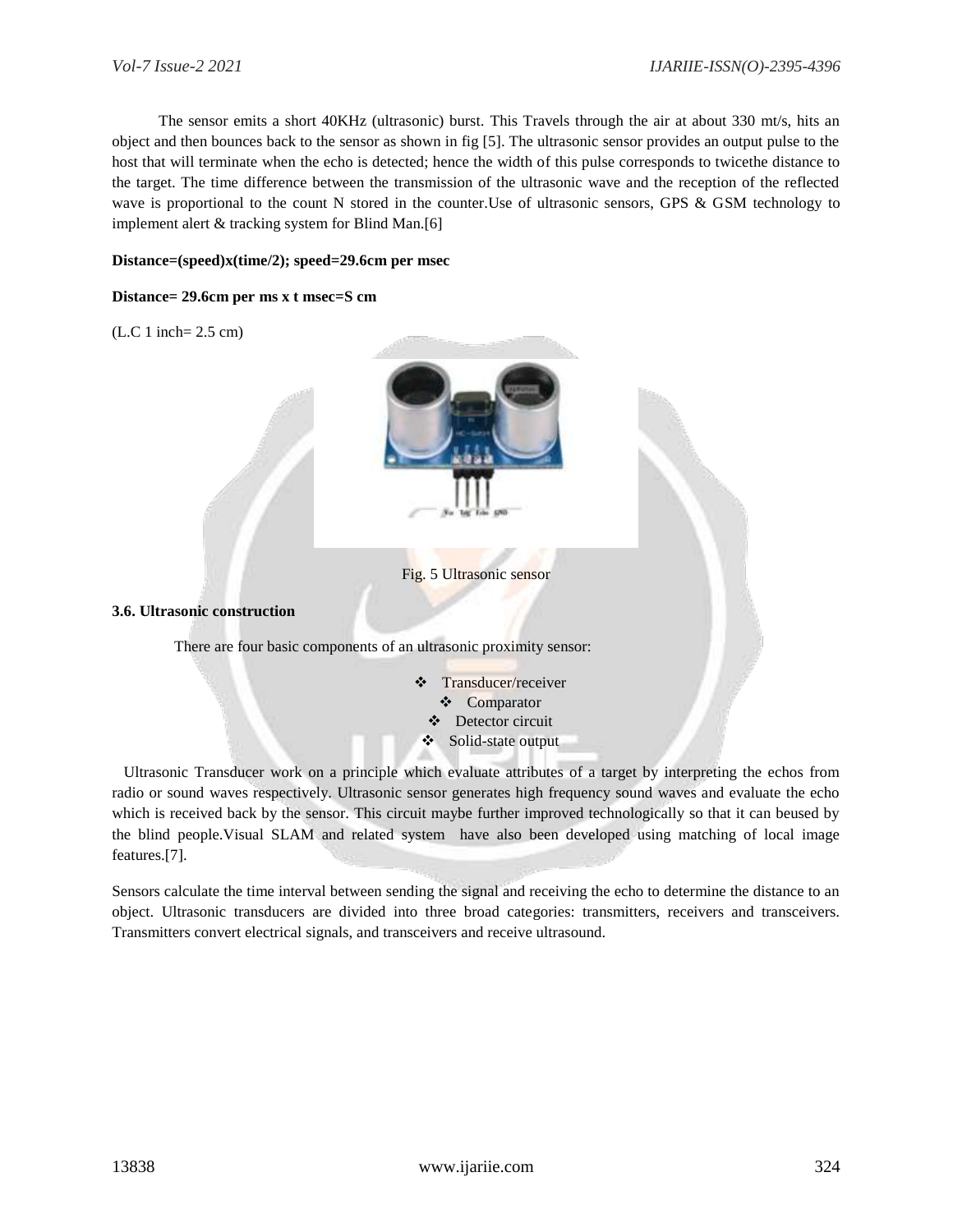

# Fig. 6 Circuit Diagram

The Embedded Microcontroller ATmega328 uses pin Nos D2, D3, D4, D5 as output pins connected to the LCD Display for displaying the messages. A 10K Pot connected between pin no. 2&3 of the Display van be adjusted to vary the Brightness of the display. The D6 pin acts as an output pin to send the TRIGGER PUSE to the Ultrasonic Sensor at its Tx terminal. The D7 pin as an input pin to receive the ECHO from the Ultrasonic Sensor from its Rx terminal as shown infig[6] .

 When the Embedded microcontroller is powered the Range, finder comes into action displaying the ACTUAL DISTANCE from the object to an accuracy of 1 inch  $(=2.5 \text{ cm})$ . This gadget can measure up to 10 feet distance. This limit can be overcome if ahigh-power range ultrasonic sensor is used.

# **3.7. ATMEGA328**

The Arduino is a microcontroller board based on the Atmega328 chip.

It has 14 digital input or output pins of which six can be used as pulse with modulation outputs, six analog inputs, a sixteen MHZ crystal oscillator or USB connection, a power jack, an ICSP heater, and a reset button as shown in fig[7].

Simple, low powered, low cost microcontroller isneeded.

| Fig.7 ATmega328 |  |
|-----------------|--|
|                 |  |

## **3.8. LCD DISPLAY**

The Liquid Crystal library allow you to controldisplays that are compatible with the Hitachi HD44780 driver. There are many of them out there, and you can usuallytell them by the16-pin interface.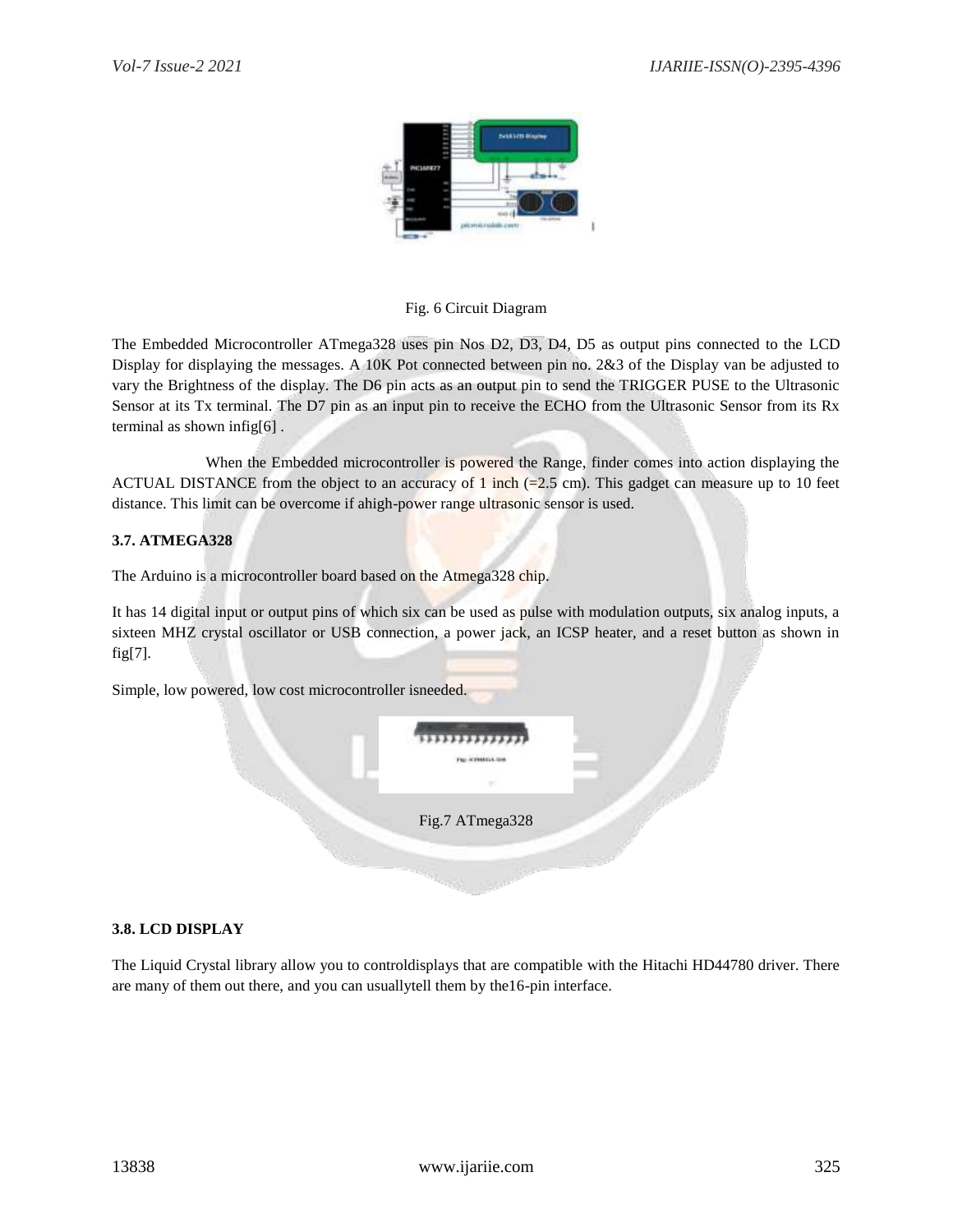

## Fig.8 LCD display

The LCDs have a parallel interface, meaning that the microcontroller has to manipulate several interface pins at once to control the display. The interface consists of the following pins as shown in fig [8].

A register selects (RS) pin that controls where in the LCD's memory you're writing data to. You can select either the data register, which holds what goes on the screen, or an instruction register, which is where the LCD's controller looks for instruction on what to do next. Top vibrator indicates the stair condition, middle vibrator indicates obstacle in front of the user and lower vibrator indicate the ditches on the road[8].

A Read/Write (R/W) pin that selects reading mode or writing mode 8 data pins (D0-D7). The states of these pins (high or low) are the bits that you're writing to a register when you read.

 $\Delta$ 

My project consists of 3 sections,

- 1) Sensor
- 2) Processor
- 3) Display

Measurement of distance is the primary role of this project the Ultrasonic sensor (IC)helps is to determine the distance very accuracy up to 1 cm. Bread board connection and Hardware image of final project as shown in fig[9]&[10]



Fig. 9 Bread board connection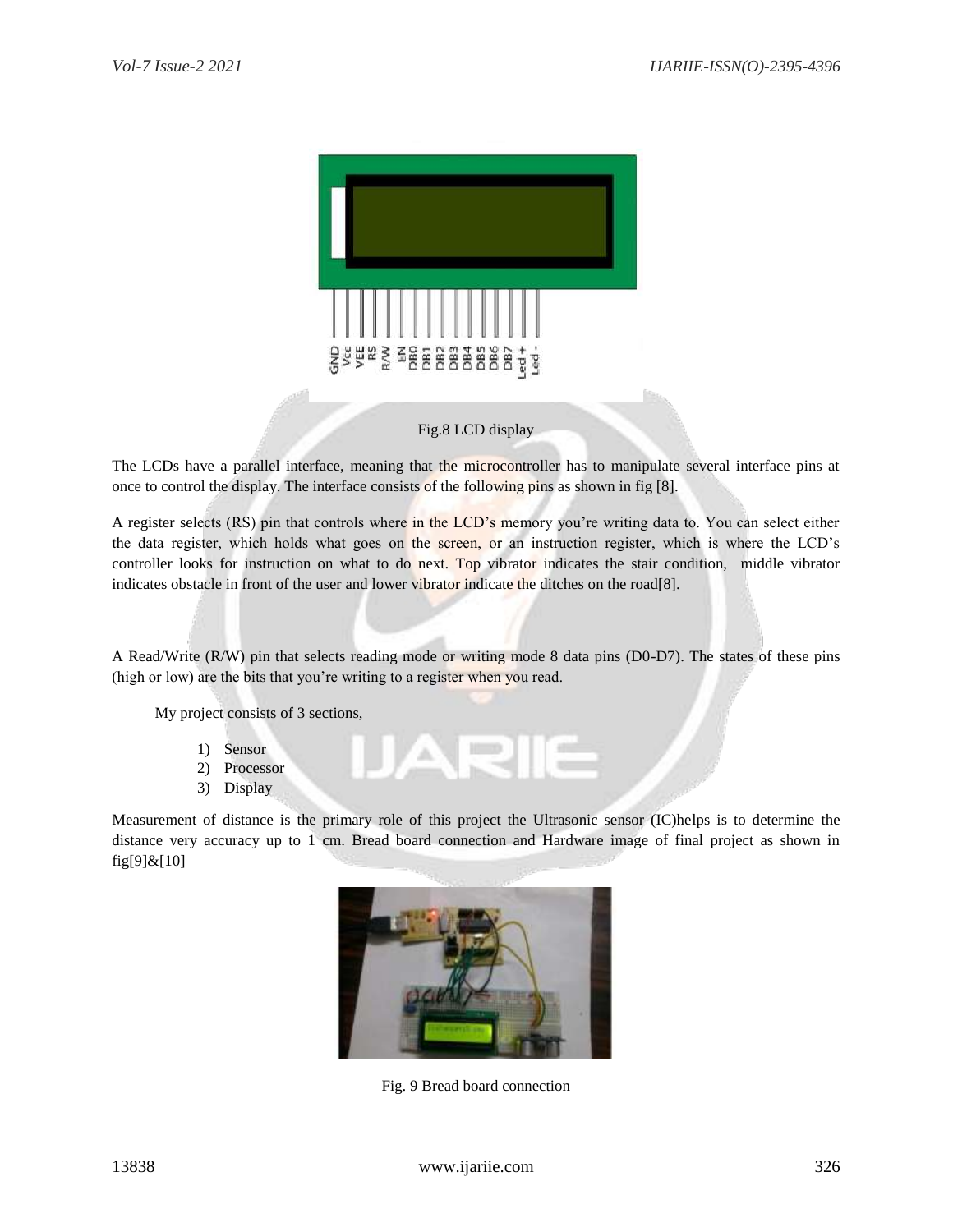

Fig. 10 Hardware image of final project.

# **3.9. EMBEDDED C PROGRAM**

The following c program is constructed and the microcontroller is programmed so that when the distance between the object and the ultra-sonic sensor is less than 100 cm microcontroller will give beep sound .

```
#include<LiquidCrystal.h>
LiquidCrystallcd(12,11,5,4,3,2);
int trigpin=6;
int echopin=7;
int i;
long duration;
long inches;
long cm;
void setup()
{
Serial.begin(9600);
pinMode(trigpin,OUTPUT);
pinMode(echopin,INPUT);
pinMode(13,OUTPUT);
lcd.begin(16,2);
}
void loop()
{
digitalWrite(trigpin,LOW);
delayMicroseconds(5);
digitalWrite(trigpin, HIGH);
delayMicroseconds(10);
digitalWrite(trigpin, LOW);
pinMode(echopin,INPUT);
duration = pulseIn(echopin, HIGH);inches=( duration / 2) / 74;
cm=2.54*inches;
if (cm<100)
for (i=1; i<20; i++){
        digitalWrite(13,HIGH);
        delay(20);
        digitalWrite(13,LOW);
        delay(20);
        }
else{digitalWrite(13,LOW);
delay(200);}
```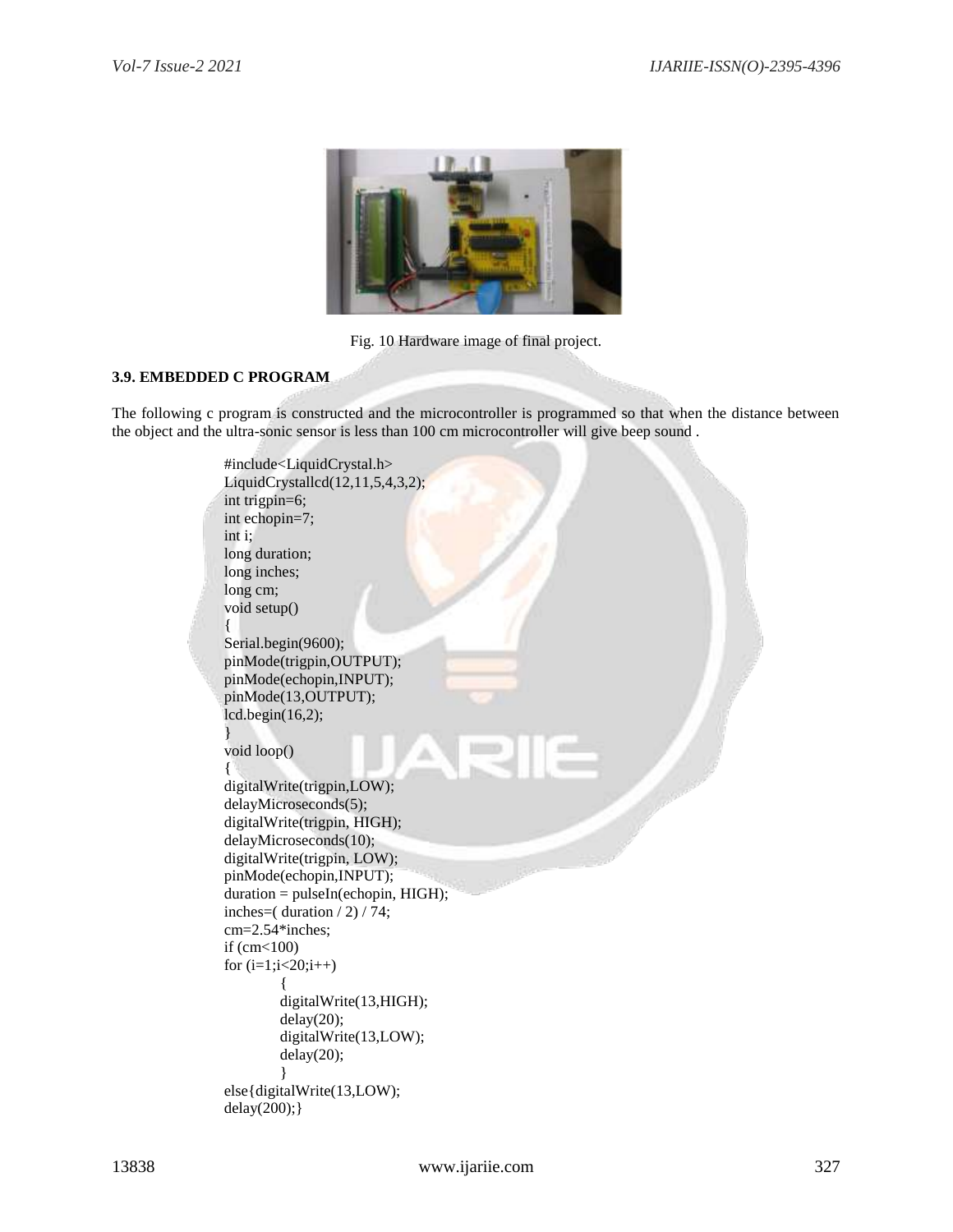Serial.print ln(cm); delay(500); lcd.print("Distance"); lcd.print(cm); lcd.print("cms"); delay(500); lcd.clear();

}

## **4. TEST AND RESULTS**

Result part presents two important cases here. Those are:

When any obstacle is detected

When more than one obstacle is detected

The system has been used on some preliminary trials. The first field trial of the route planning was tested on a blind person. The test routes were of about 100 meters along roads and the results are shown in fig.9.In this system three vibrators are used for the sensation to the user. This provides the real world information to the user if they are not. using android application



Fig.11 circuit testing

## **5. CONCLUSION**

 A torch for the blind has been successfully constructed in this project using the principle of ultrasonic echolocation. Ultrasonic

sensor and ATmega328 are used. The ATmega328 is programmed using C. When the distance between the object and the sensor is below 100 cm a beep sound is emitted by the circuit. This critical distance can be varied by changing the embedded C program. The program can be easily modifiedby connecting the Arduino board with the Laptop and using C.